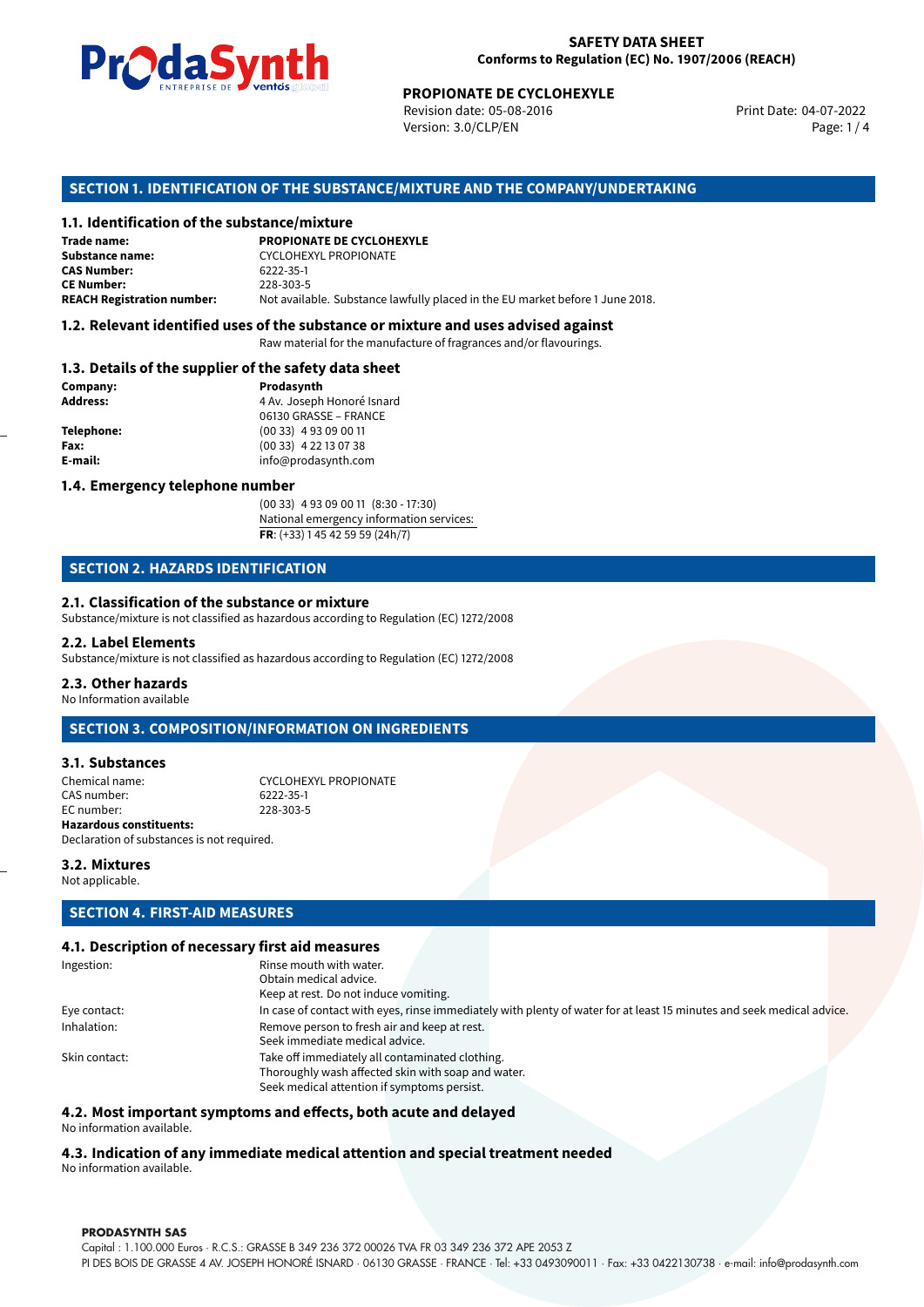

# **PROPIONATE DE CYCLOHEXYLE**<br>
Revision date: 05-08-2016<br> **Print Date: 04-07-2022**

Revision date: 05-08-2016 Version: 3.0/CLP/EN Page: 2 / 4

# **SECTION 5. FIRE-FIGHTING MEASURES**

# **5.1. Extinguishing Media**

Water spray, carbon dioxide, dry chemical powder or appropriate foam. For safety reasons do not use full water jet.

#### **5.2. Special hazards arising from the substance or mixture**

Known or Anticipated Hazardous Products of Combustion: Emits toxic fumes under fire conditions.

#### **5.3. Advice for firefighters**

High temperatures can lead to high pressures inside closed containers. Avoid inhalation of vapors that are created. Use appropriate respiratory protection. Do not allow spillage of fire to be poured into drains or watercourses. Wear self-contained breathing apparatus and protective clothing.

# **SECTION 6. ACCIDENTAL RELEASE MEASURES**

#### **6.1. Personal precautions, protective equipment and emergency procedures**

Evacuate surronding areas. Ensure adequate ventilation. Keep unnecessary and unprotected personnel from entering. Do not breathe vapor/spray. Avoid contact with skin and eyes. Information regarding personal protective measures: see section 8.

#### **6.2. Environmental precautions**

To avoid possible contamination of the environment, do not discharge into any drains, surface waters or groundwaters.

#### **6.3. Methods and materials for containment and cleaning up**

Cover with an inert, inorganic, non-combustible absorbent material (e.g. dry-lime, sand, soda ash). Place in covered containers using non-sparking tools and transport outdoors. Avoid open flames or sources of ignition (e.g. pilot lights on gas hot water heater). Ventilate area and wash spill site after material pickup is complete.

#### **6.4. Reference to other sections**

Information regarding exposure controls, personal protection and disposal considerations can be found in sections 8 and 13.

# **SECTION 7. HANDLING AND STORAGE**

#### **7.1. Precautions for safe handling**

Do not store or handle this material near food or drinking water. Do not smoke. Avoid contact with the eyes, skin and clothing. Wear protective clothing and use glasses. Observe the rules of safety and hygiene at work. Keep in the original container or an alternative made from a compatible material.

# **7.2. Conditions for safe storage, including any incompatibilities**

Store in tightly closed and preferably full containers in a cool, dry and ventilated area, protected from light. Keep away from sources of ignition (e.g. hot surfaces, sparks, flame and static discharges). Keep away from incompatible materials (see section 10).

#### **7.3. Specific end use(s)**

No information available.

# **SECTION 8. EXPOSURE CONTROLS AND PERSONAL PROTECTION**

#### **8.1. Control parameters**

Components with occupational exposure limits: None known.

# **8.2. Exposure controls**

| Appropriate engineering controls: | Measures should be taken to prevent materials from being splashed into the body.                                                            |  |  |  |
|-----------------------------------|---------------------------------------------------------------------------------------------------------------------------------------------|--|--|--|
|                                   | Provide adequate ventilation, according to the conditions of use. Use a mechanical exhaust if required.                                     |  |  |  |
| Eye/Face protection:              | Chemical safety goggles are recommended. Wash contaminated goggles before reuse.                                                            |  |  |  |
| Hand Protection:                  | Chemical-resistant gloves are recommended. Wash contaminated gloves before reuse.                                                           |  |  |  |
| Body protection:                  | Personal protective equipment for the body should be selected based on the task being performed and the risks                               |  |  |  |
|                                   | involved.                                                                                                                                   |  |  |  |
| <b>Respiratory Protection:</b>    | In case of insufficient ventilation, use suitable respiratory equipment.                                                                    |  |  |  |
| Environmental exposure controls:  | Emissions from ventilation or process equipment should be checked to ensure they comply with environmental<br>protection legislation.       |  |  |  |
|                                   | In some cases, filters or engineering modifications to the process equipment will be necessary to reduce emissions to<br>acceptable levels. |  |  |  |

#### **PRODASYNTH SAS**

Capital : 1.100.000 Euros · R.C.S.: GRASSE B 349 236 372 00026 TVA FR 03 349 236 372 APE 2053 Z PI DES BOIS DE GRASSE 4 AV. JOSEPH HONORÉ ISNARD · 06130 GRASSE · FRANCE · Tel: +33 0493090011 · Fax: +33 0422130738 · e-mail: info@prodasynth.com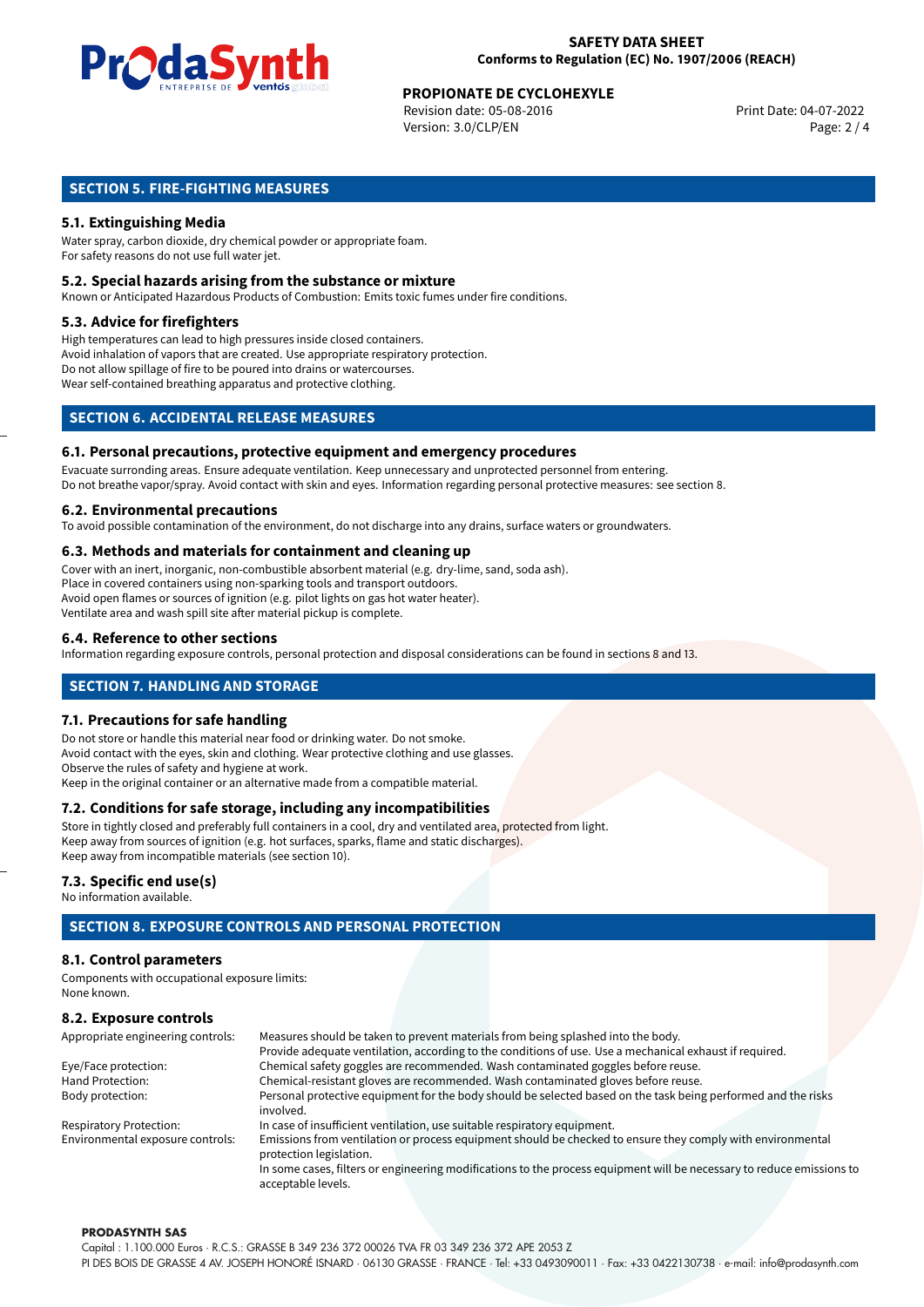

#### **SAFETY DATA SHEET Conforms to Regulation (EC) No. 1907/2006 (REACH)**

# **PROPIONATE DE CYCLOHEXYLE**<br>
Revision date: 05-08-2016<br>
Print Date: 04-07-2022

Revision date: 05-08-2016 Version: 3.0/CLP/EN Page: 3 / 4

# **SECTION 9. PHYSICAL AND CHEMICAL PROPERTIES**

#### **9.1. Information on basic physical and chemical properties**

Appearance: Liquid Colour: Conforms to standard Odour: Conforms to standard Odour theshold: Not determined pH: Not determined Melting point/freezing point:<br>Boling point/boiling range:  $\frac{1}{2}$  and  $\frac{1}{2}$  and  $\frac{1}{2}$  and  $\frac{1}{2}$  and  $\frac{1}{2}$  and  $\frac{1}{2}$  and  $\frac{1}{2}$  and  $\frac{1}{2}$  and  $\frac{1}{2}$  and  $\frac{1}{2}$  and  $\frac{1}{2}$  and  $\frac{1}{2}$  Boling point/boiling range: Flash point: 68 °C Evaporation rate: Not determined Flammability: Not determined Lower flammability/Explosive limit: Not determined Upper flammability/Explosive limit: Not determined Vapour pressure: Vapour pressure: Not determined Vapour Density: Not determined Density: 0,951−0,963 g/mL (20°C)<br>Relative density: 0,951−0,963 (20°C) Relative density: 0,951−0,963 (20<sup>o</sup>C)<br>Water solubility: 0,951−0,963 (20<sup>o</sup>C) Solubility in other solvents: SOLUBLE IN ETHANOL Partition coefficient n-octanol/water: Not determined Auto-ignition temperature: Not determined Decomposition temperature: Not determined Viscosity, dynamic:  $\blacksquare$ Viscosity, kinematic: Not determined Explosive properties: Not determined Oxidising properties: Not determined

**INSOLUBLE IN WATER** 

#### **9.2. Additional information**

No information available.

## **SECTION 10. STABILITY AND REACTIVITY**

#### **10.1. Reactivity**

No hazardous reactions if stored and handled as prescribed/indicated.

#### **10.2. Chemical stability**

The product is stable if stored and handled as prescribed/indicated.

#### **10.3. Possibility of hazardous reactions**

No hazardous reactions if stored and handled as prescribed/indicated.

#### **10.4. Conditions to Avoid**

Conditions to Avoid: Excessive heat, flame or other ignition sources.

#### **10.5. Incompatible materials**

Avoid contact with strong acids and bases and oxidizing agents.

#### **10.6. Hazardous decomposition products**

During combustion may form carbon monoxide and unidentified organic compounds.

#### **SECTION 11. TOXICOLOGICAL INFORMATION**

#### **11.1. Information on toxicological effects**

| <b>Acute toxicity</b>                    | Based on the data available, the criteria for classification are not met. |
|------------------------------------------|---------------------------------------------------------------------------|
| <b>Skin corrosion/irritation</b>         | Based on the data available, the criteria for classification are not met. |
| Serious eye damage/irritation            | Based on the data available, the criteria for classification are not met. |
| <b>Respiratory or skin sensitisation</b> | Based on the data available, the criteria for classification are not met. |
| <b>Germ cell mutagenicity</b>            | Based on the data available, the criteria for classification are not met. |
| Carcinogenicity                          | Based on the data available, the criteria for classification are not met. |
| <b>Reproductive toxicity</b>             | Based on the data available, the criteria for classification are not met. |
| <b>STOT-single exposure</b>              | Based on the data available, the criteria for classification are not met. |
| <b>STOT-repeated exposure</b>            | Based on the data available, the criteria for classification are not met. |

#### **PRODASYNTH SAS**

Capital : 1.100.000 Euros · R.C.S.: GRASSE B 349 236 372 00026 TVA FR 03 349 236 372 APE 2053 Z

PI DES BOIS DE GRASSE 4 AV. JOSEPH HONORÉ ISNARD · 06130 GRASSE · FRANCE · Tel: +33 0493090011 · Fax: +33 0422130738 · e-mail: info@prodasynth.com